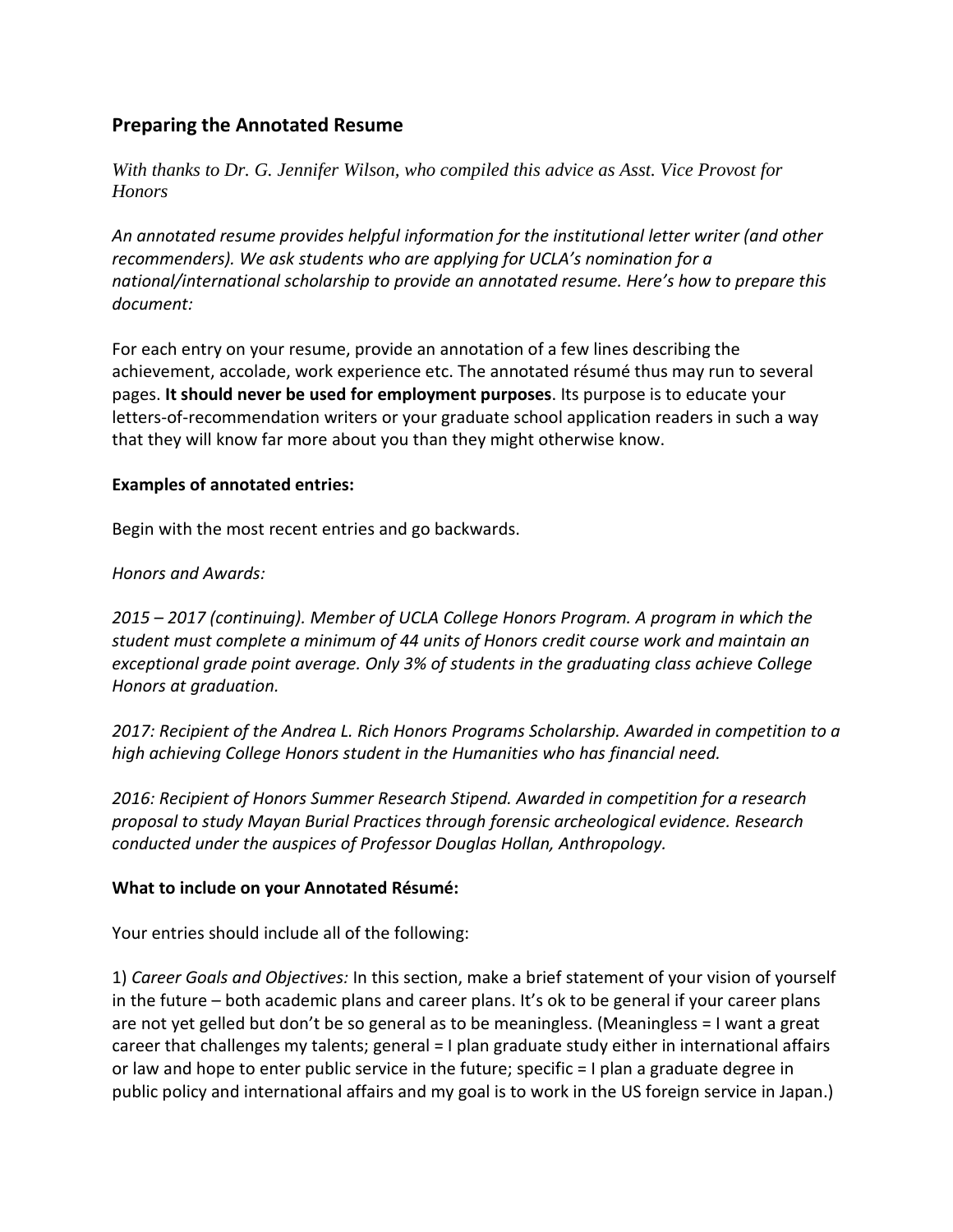2) *Education:* Here list all the institutions that you have attended since high school and the degrees expected or attained. Include expected graduation accolades (e.g. Summa Cum Laude; Departmental Honors; College Honors) and current Grade Point Average.

3) *Honors and Awards:* Here, make an annotated list of Honors and awards following the annotated model described above. Don't forget Dean's/Provost's list, College Honors, Departmental Honors (describe your Senior Thesis) and Phi Beta Kappa and Latin Honors as well as individual awards. As above, begin with most recent and move backwards.

4) *Research Experience:* Here, prepare an annotated list of your research experience. This can be SRP experiences, but also class experiences in which you have done a research project or paper. Make a list of these. If your research did not have a title or has an undescriptive title, give the research a title. Indicate your hypotheses and conclusions and the professor under whom you worked. E.g. *2016 : Research in Voting Patterns of Recent Naturalized Citizens. Under the supervision of Professor Vilma Ortiz, conducted census data research on citizens naturalized in the past ten years in Los Angeles and correlated data with voter registration index. Confirmed hypothesis of high democratic participation.* Again, begin with the most recent experience and move backwards.

5) *Internships and Other Academic Experiences:* Here, include internships (explaining with what organization and what your duties and tasks were); also include academic presentations (perhaps you did a presentation of your research at a student conference), publications (don't worry if you don't have any yet!); study abroad (annotate what you studied and where and under what organization); and anything else academic. E.g. Summer 2016: Internship with the Pacific Council in Los Angeles. The Pacific Council promotes international trade, study, and exchange of ideas amongst nations on the Pacific Rim. I worked as a researcher for Dr. Geoffrey Garrett, examining the free-trade business climate of Singapore. My work included attendance at two conferences in Singapore and presentation of my research to other Council Fellows.

6) *Community Work/Service:* In this section, include an annotated list of paid or unpaid community work. This may include political campaign work, service work associated with a church or other service group, campus service work (e.g. student government), membership in service organizations (annotate entry on the résumé with your role in the organization) etc. Include dates, documenting the most recent first and annotating your role and participation. If your organizations use acronyms, spell out the acronym at least once to clarify what the organization is.

7) *Other Work Experience:* Here, include annotated lists of other work, including summer jobs and work you did during the academic year. You don't need to include every detail of your responsibilities – but note the number of hours/week that you worked. And if you had an impact on your company/organization, note that as well.

8) *Extracurricular Activities:* Unlike service work, this is non-academic activity that you do to cultivate the self. Perhaps you play the piano or sing or play soccer or paint. Indicate these. If